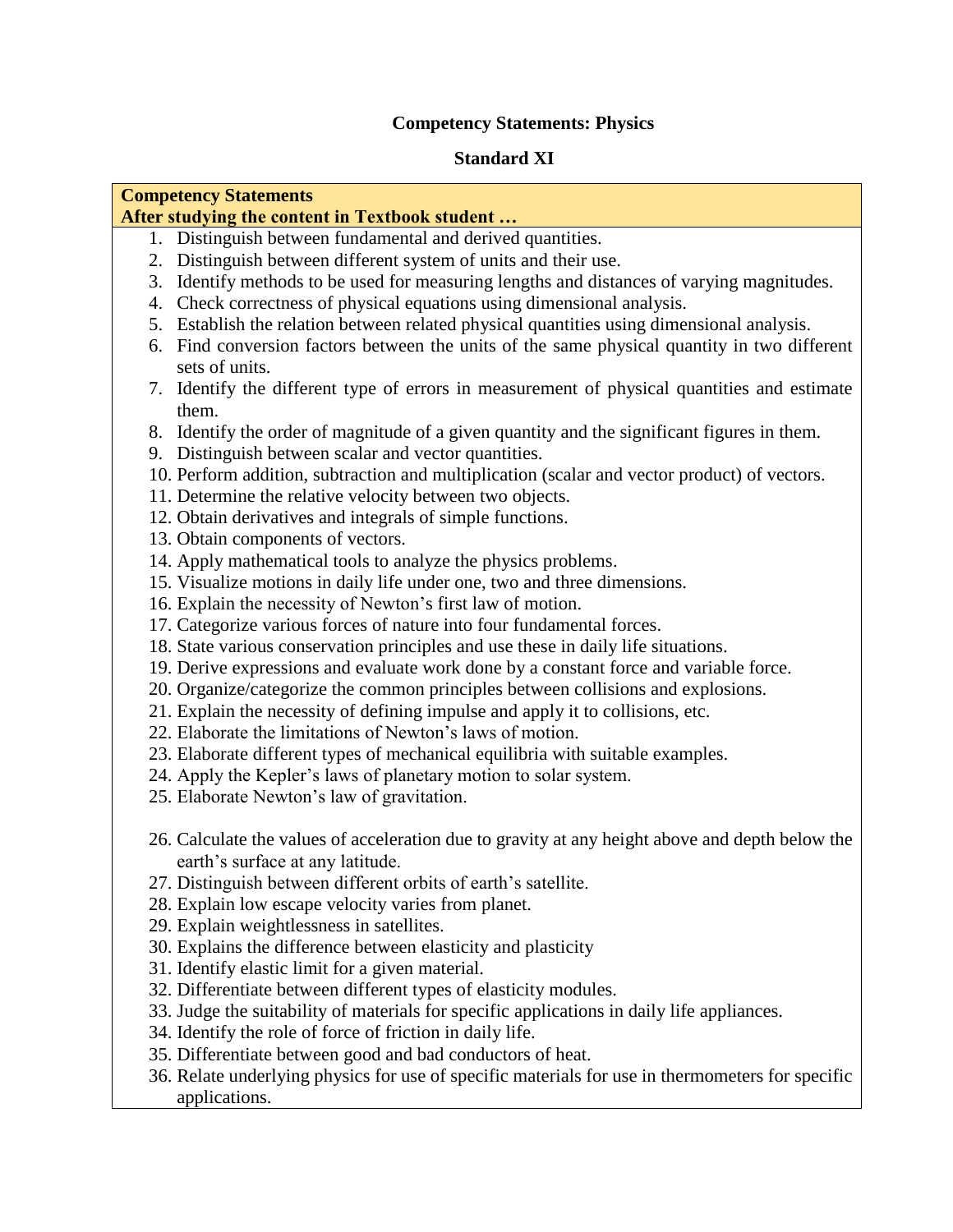- 37. Apply and relate various parameters related to wave motion.
- 38. Compare various types of waves with common features and distinguishing features.
- 39. Analytically relate the factors on which the speed of sound and speed of light depends.
- 40. Explain the essential factor to describe wave propagation and relate it with phase angle.
- 41. Apply the laws of reflection to light.
- 42. Mathematically describe Doppler Effect for sound waves.
- 43. Apply the laws of refraction to common phenomena in daily life like, a mirage, a rainbow.
- 44. Identify the defects in images obtained by mirrors and lenses, with their cause and ways of reducing or eliminating those.
- 45. Explain the construction and use of various optical instruments such as a microscope, a telescope, etc.
- 46. Relate dispersion of light with colour and apply it analytically with the help of prisms.
- 47. Describe dispersive power as a basic property of transparent materials and relate it with their refractive indices.
- 48. Analyze the time taken to receive an echo and calculate distance to the reflecting orbit.
- 49. Explain reverberation and acoustics.
- 50. Distinguish between conductors and insulators.
- 51. Apply coulomb's law and obtain the electric field due to a certain distribution of charges.
- 52. Define dipole, obtain the dipolar field.
- 53. Relate the drift of electrons in a conductor to resistivity
- 54. Calculate resistivity at various temperature.
- 55. Connect resisters in series and parallel combination.
- 56. Compare electric and magnetic fields.
- 57. Draw electric and magnetic lines of force.
- 58. Obtain magnetic parameters of the earth.
- 59. Solve numerical and analytical problems.
- 60. Explain the properties of an electromagnetic wave.
- 61. Distinguish between mechanical waves and electromagnetic waves.
- 62. Identify different types of electromagnetic radiations from  $\gamma$ -rays to radio waves.
- 63. Distinguish between different modes of propagation of E M waves through earth's atmosphere.
- 64. Identify different elements of a communication system.
- 65. Explain different types of modulation and identify the types of modulation need in given situation.
- 66. Distinguish between conductors, insulators and semiconductors based on band structure.
- 67. Explain the working of semiconductor devices.
- 68. Differentiate between p type and n type semiconductors and their uses.
- 69. Explain status of forward and reverse bias.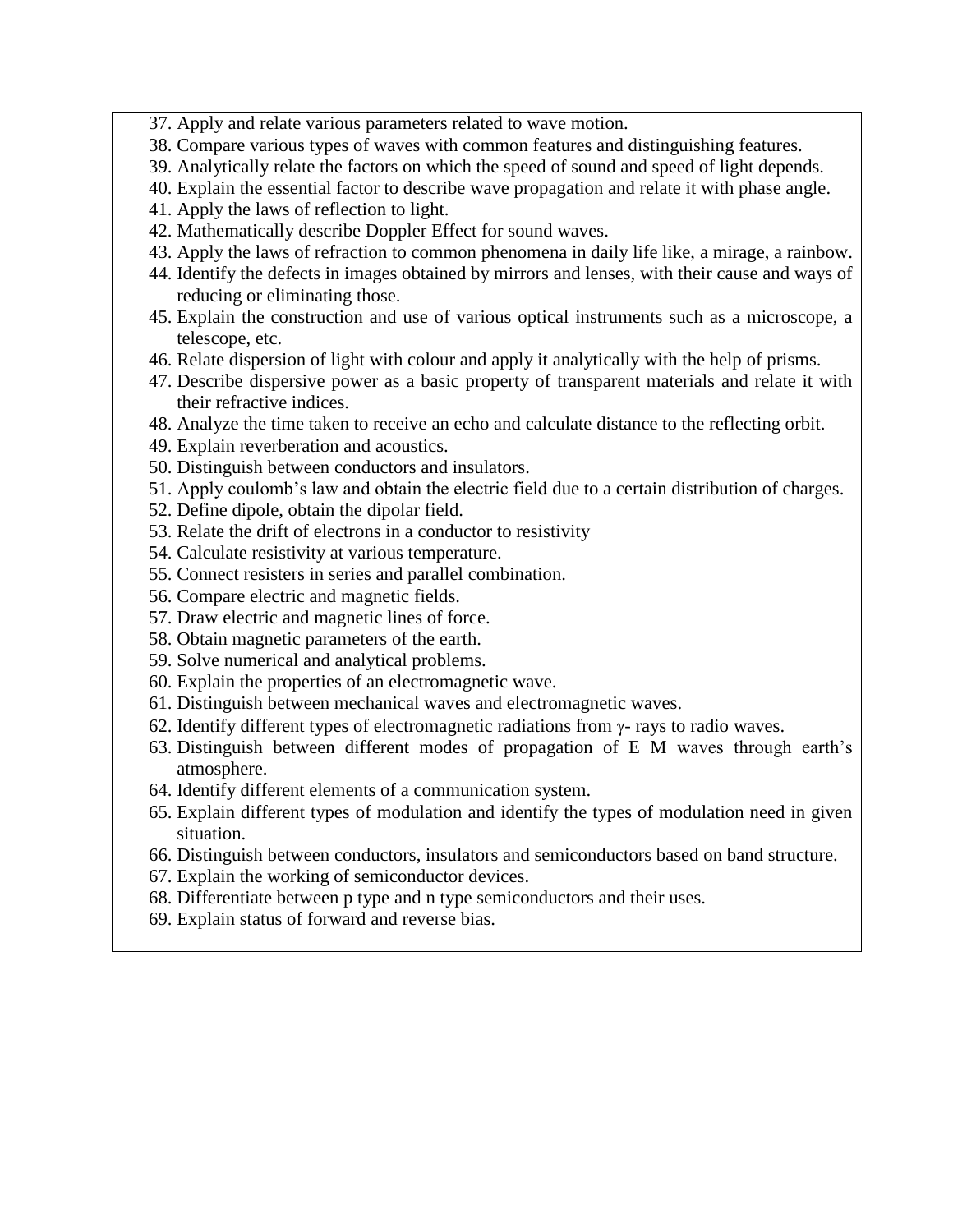### **Competency Statements: Physics**

## **Standard XII**

Competency Statements

After studying the content in Textbook student …

- 1. Understand UCM and its applications
- 2. Understands the concept of center of mass and find center of mass of any rigid body
- 3. Understand the torque and angular momentum
- 4. Calculate the moment of inertia of regular bodies about different axis of rotation using theorems of parallel and perpendicular axis
- 5. Apply the concept of torque and angular momentum
- 6. Solve rigid body notations about free axis
- 7. Understands the periodic motion as analogous motion to circular motion
- 8. Apply the force law in simple harmonic motion and derive the equation of SHM
- 9. Correlate relation of potential and kinetic energy in SHM
- 10. Differentiate between undamped, damped and forced oscillation
- 11. Apply superposition and obtain the progressive and stationary wave
- 12. Apply the concept of stationary wave to understand musical instruments
- 13. Designing toys based on rotational motion
- 14. Designing banking of roads
- 15. Analyzing circular motion in the world around
- 16. Understand the behavior of fluid and identify the streamline flow
- 17. Differentiate between viscous and non-viscous fluids
- 18. Understand the concept of surface tension and capillary action
- 19. Understand the behavior of gases on the basis of kinetic theory
- 20. Understand the equipartition theorem and the concept of specific heat
- 21. Understands the thermal equilibrium
- 22. Apply the laws of thermodynamics to solve heat engine problems
- 23. Elaborate about Controlling the flow of fluids in various pipes, measurements of pressure, viscosity, surface tension experimentally
- 24. Analyze the types of flows through pipes in industries
- 25. Measure temperature of gases , pressure
- 26. Suggest the maintenance of refrigerators
- 27. Operate different instruments e.g liquid gas plants
- 28. Analyzing wave motion in the practical world, provide valid explanation for various oscillatory phenomena observed in the world
- 29. Design musical instruments
- 30. Understand the concept of electric potential and equipotential surfaces
- 31. Understand the concept of dipole and electric field and potential due to electric dipole
- 32. Understand the concept of potential energy of system of charges and charge distribution
- 33. Understand the concept of displacement current
- 34. Understand the concept of dielectrics and polarization
- 35. Understand the concept of capacitor and capacitance
- 36. Correlate the use of capacitor as energy storage
- 37. Apply Kirchhoff's law to Solve Whetstone's bridge problems
- 38. Apply Ampere's laws to obtain the magnetic induction due to different types of current loops